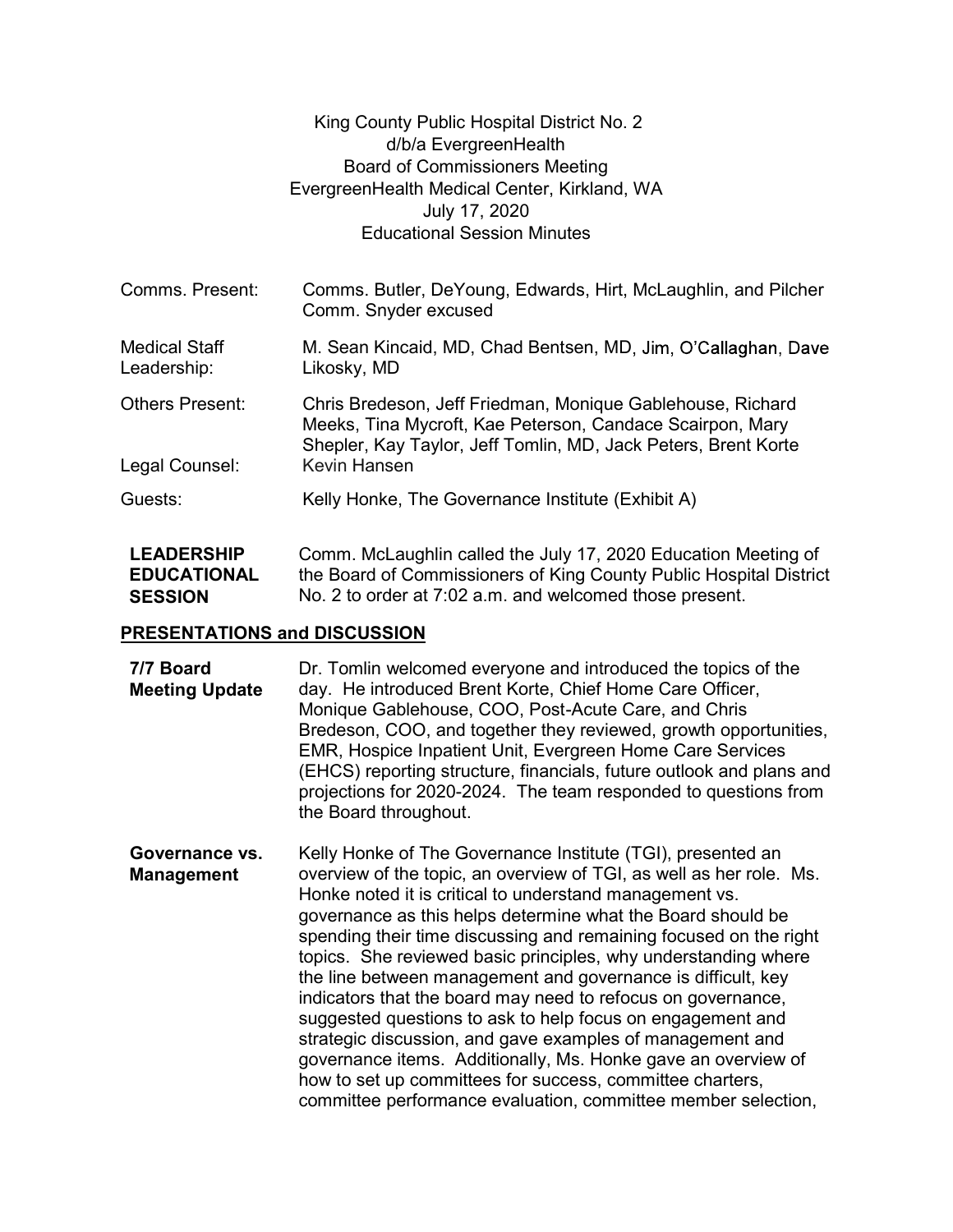committee goals, and an example of a committee report to the Board. She also provided a tour of the TGI website for resources. Ms. Honke responded to questions from the Board throughout.

Adjourn The July 17, 2020 Meeting of the Board of Commissioners for King County Public Hospital District No. 2 was adjourned at 9:20 a.m.

ATTEST:

## Minerva Butler, Secretary/Commissioner

 Minerva Butler, Secretary/Commissioner Sep 1, 2020 9:17 AM PDT